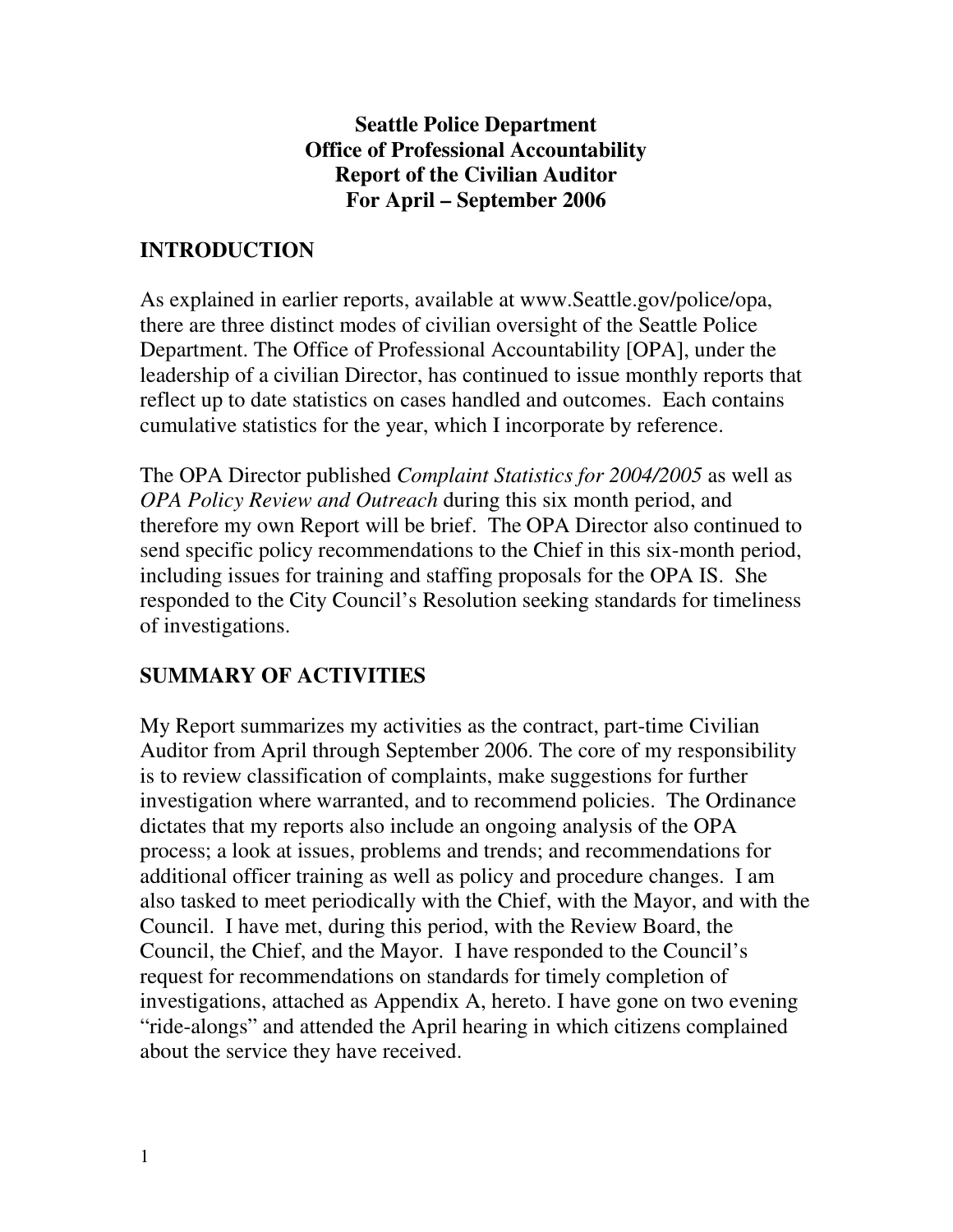I reviewed all the OPA investigations before completion, made suggestions in some cases, as well as occasionally offering input about the underlying conduct alleged, and commented on some of the issues that continue to bear on the functions of the OPA.

By Ordinance, this Report is to be distributed by the Chief of Police to the Mayor, City Council, OPA Review Board and the City Clerk after he has reviewed it. I have reviewed the SPD policies involved in the investigations where appropriate.

I review the allegations of misconduct on a weekly basis, with complete access to the files in process. I communicate with the OPA staff about classification, investigations, and sometimes outcomes.

In the six months covered by this Report, I have reviewed 57 completed OPA-IS investigations, a decrease from the last period.

I reviewed 17 Line Investigation [LI] referrals, to be able to comment if I disagreed with the classification. I reviewed 6 completed Line Investigations. The actions by the OPA, the Chief, and Precinct Commanders have resulted in expediting Line Investigations. I am holding eleven assigned Line Investigation awaiting completion.

I have also reviewed, for classification and comment on possible follow-up, 44 Supervisory Referrals [SR's] and 160 Preliminary Investigation Reports [PIR's].

I have reviewed numerous contact logs, some of which have been converted into PIR's or SR's, but most of which have not raised issues within the purview of the OPA and therefore not led to investigations.

These numbers represent an increase in Supervisory Referrals, a decline in full investigations, and comparable numbers of PIR's, measured against the period covered by my last Report.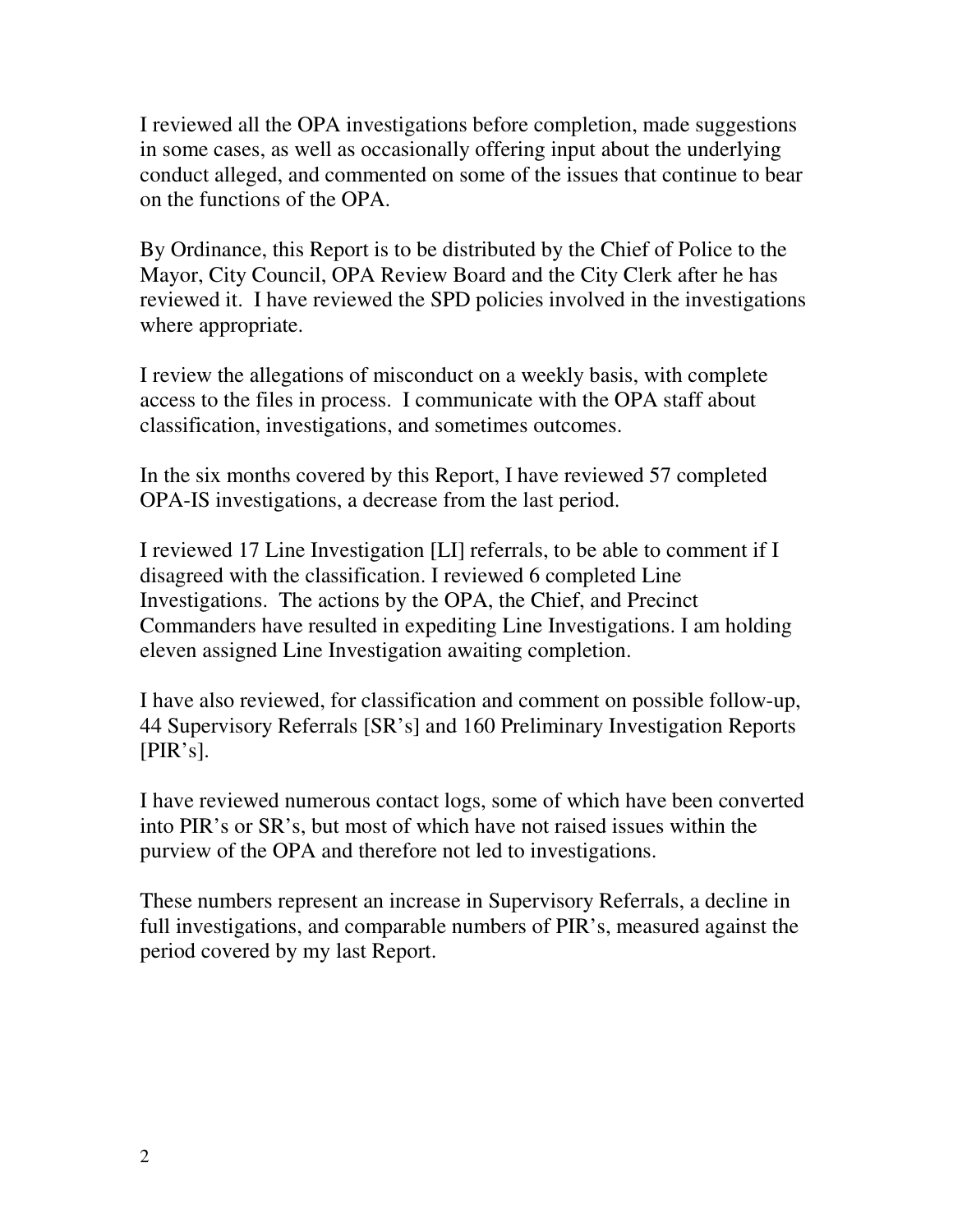### **SPECIFIC ACTIONS**

#### **Internal Investigations**

**Of the 57 completed OPA-IS investigations, I had questions, comments, discussions, or requested further investigation in 6 cases.** Some of these comments were about the OPA's role, some requesting further investigation, some commenting on the recommended disposition.

In one case, I agreed with the OPA's recommended disposition of "sustained" against an officer who executed a foot or leg "sweep" taking an intoxicated woman in high heels to the ground, perhaps fracturing her cheekbone and eye-socket. (Since she refused to cooperate on her attorney's advice, we have no way of verifying the injuries.) She may have lurched as the officer kicked her feet, but the question was whether this level of force was justified by her primarily verbal interference with the processing of a driver for DUI. In this case, the Chief declined to follow the recommendation and exonerated the officer, asking for follow-up on use of force training. It was unfortunate that the defense attorney advised the subject and witnesses not to cooperate with the IIS investigation, thus limiting the evidence available. In general, of course, this case also falls within my continuing concern that officers be given greater de-escalation skills to deal with minor confrontations.

Such skills of course can be useful in situations beyond minor confrontations. I was critical of the handling of a situation where officers went to a house at 2:00 am based on the occupant's outstanding arrest warrant. When a car drove up and a woman approximately meeting the description of the felon ran into the house, the officers tried to handcuff the driver on the lawn at gun point, simply to stabilize the situation. After getting one handcuff on, he resisted; they feared being assaulted and tased him in the neck, which I understand is a very vulnerable area that officers are trained not to target. Despite being tased numerous times, the man managed to run into the house. The officers followed, and after continuing trouble getting him in cuffs in a tight space, dragged him down the stairs and out. The result of all these "compliance techniques" were a broken rib, punctured lung and other injuries. The man claimed he never heard these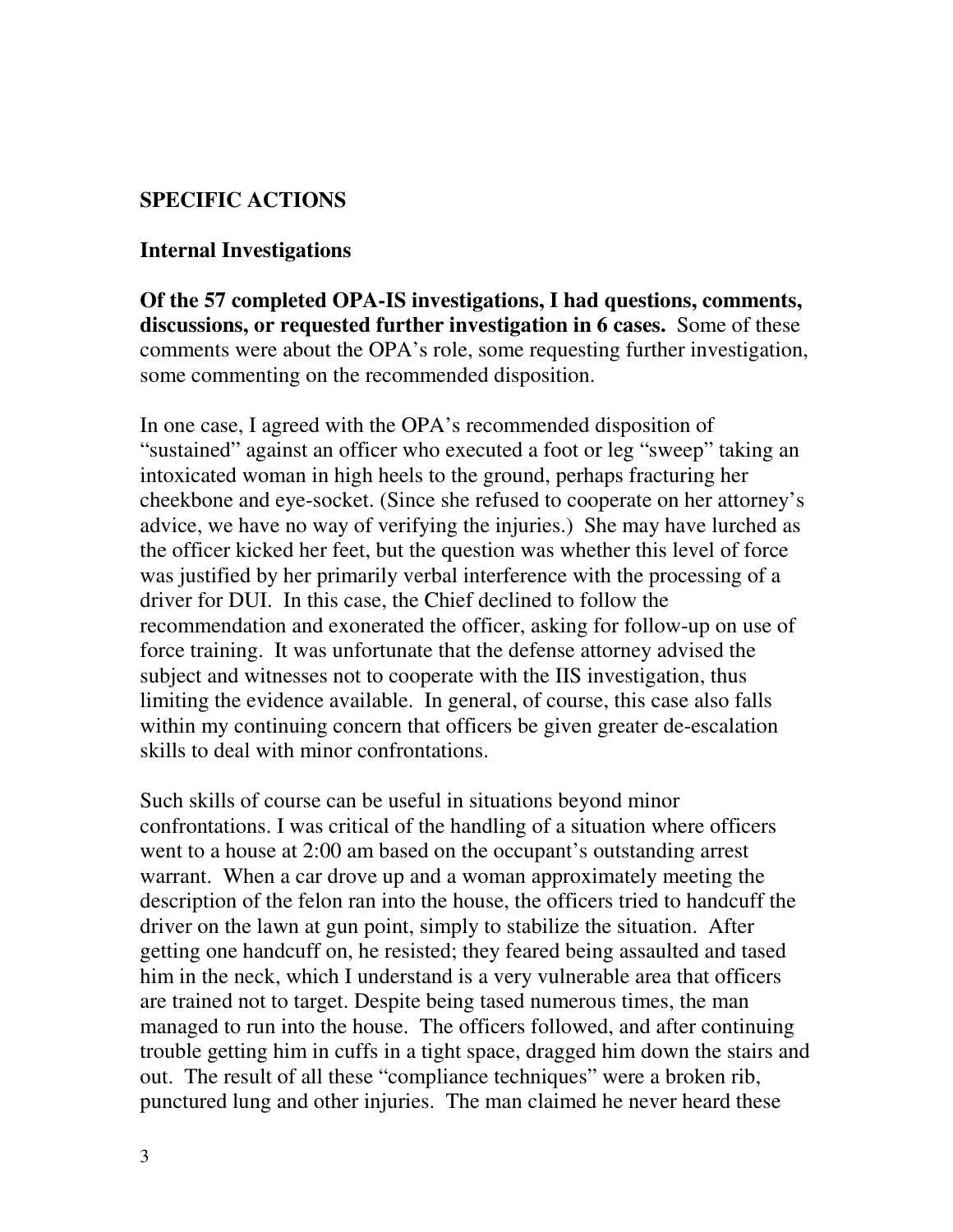men identify themselves as police, though his statement at the scene that he "hadn't done anything" might belie that assertion. In any case, the officers never saw fit to tell him that he wasn't under arrest or why they were handcuffing him before the struggle began or during any of the intermittent actions of submission between his outbursts of resistance.

By contrast, I commented with approval for the decisive actions of one officer who responded to a domestic violence call where a mentally ill woman had thrown objects at her mother, threatened to kill herself, taken a bunch of pills in her mother's presence, rushed to her truck and was starting to back up. The officer broke the driver's window and tased the woman. This case came to the OPA based on a claim the subject filed with the City. She declined to participate in the investigation, but there were many witnesses, including responders from Seattle Fire Department. From the evidence available to the OPA IS, this was a case of proper, immediate use of a taser, perhaps against a mentally ill woman on some kind of drug, a situation in which I have urged restraint with the use of tasers. It exemplifies how hard it is to craft a policy that will suit all situations.

The Director will soon publish a report on the Use of Force and I may have more comments in my next report.

One more example of comments on underlying conduct and recommended disposition: I thought an illegal car search, threat to arrest a subject in the future, and call to his girlfriend's house to tell her parents he was a marijuana dealer, was worthy of discipline. The question was whether Supervisory Intervention was more appropriate for a new officer.

I have made very few comments about IIS investigations themselves or requests for further actions. In one I was critical of the IIS' failure to explore facts suggesting intoxication of an off duty officer who allegedly almost ran down several people, grabbed the subject in some manner from inside his truck and threatened him. The criminal investigation sat for five months or so because the investigators failed to reach the victim for an interview. In June, six months after the event, the OPA sergeant reached the officer, the victim, and the witnesses. Because there was no independent physical evidence of intoxication, the issue was not explored with the officer during the interview. I thought it was important to assess this information, even if insufficient for a DUI conviction, where there were apparent issues about drinking, as well as driving and anger control after drinking. Since lay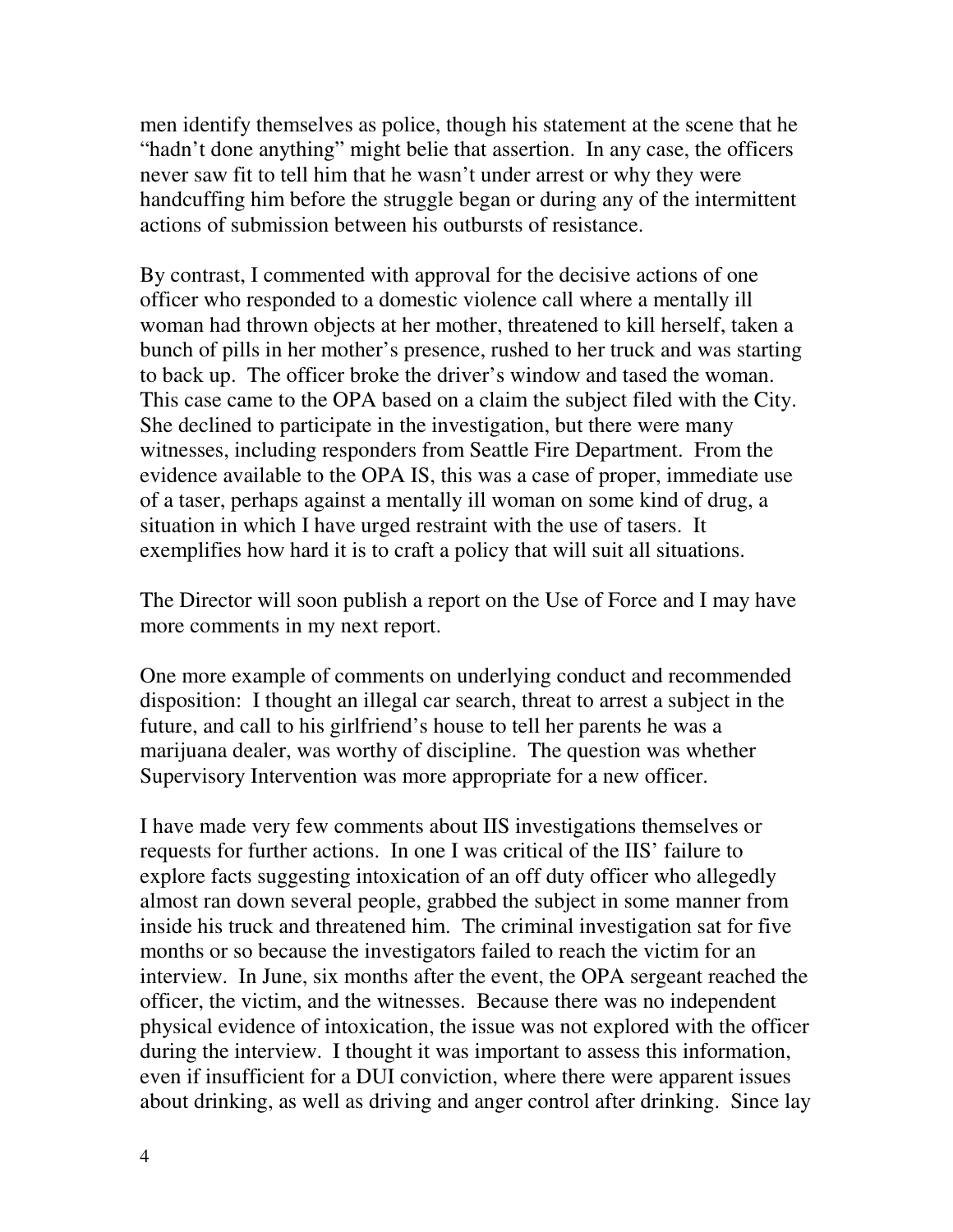witnesses may have even legally admissible opinions about intoxication, I wished there had been more attempts to contact witnesses early on, although calls to the subject were unavailing at that time.

## **Line Investigations**

I commented on only one Line referral, asking that a subject in jail be interviewed before the case was assigned out. I have had no comments on the completed investigations. I still have eleven cases pending resolution from this reporting period, all involving incidents in the summer of 2006. Some may be back at OPA pending review there.

## **Supervisory Referrals and Preliminary Investigations**

Judgment is required to determine whether an incident should be classified as a PIR or an SR after a sergeant at OPA-IS has looked into the matter. The classification of each case is reviewed by the OPA Lieutenant, Captain, and Director. I commented on only three of the 44 SR's I reviewed during this six-month period. A couple involved the intersection of human resources/managerial/misconduct issues. Officers, for instance, may allege misuse of authority or unsafe supervision by their superiors.

In several cases I had questions about what was expected from the supervisor on referral or I questioned the classification. In one, it was upgraded to an investigation; in another the supervisor was directed to have a serious conversation with officers about the fact that they may have discussed a case in the hall while waiting to testify in court.

Discipline is not contemplated in either SR's or PIR's, but both often require some supervisory action and return of the file to the OPA. Supervisory Referrals usually indicate that the policy violation was not willful or the misconduct was not worthy of discipline. In PIR's there was no violation of policy and the complainant is usually quite satisfied to have the comments simply forwarded to the officer through the chain of command.

I commented on eight of the 160 PIR's completed in this period, one of which I thought should be treated more seriously, as an SR. PIR's are in fact summary investigations that are often quite time-consuming and the OPA-IS staff does a great job. The investigating sergeants often go to substantial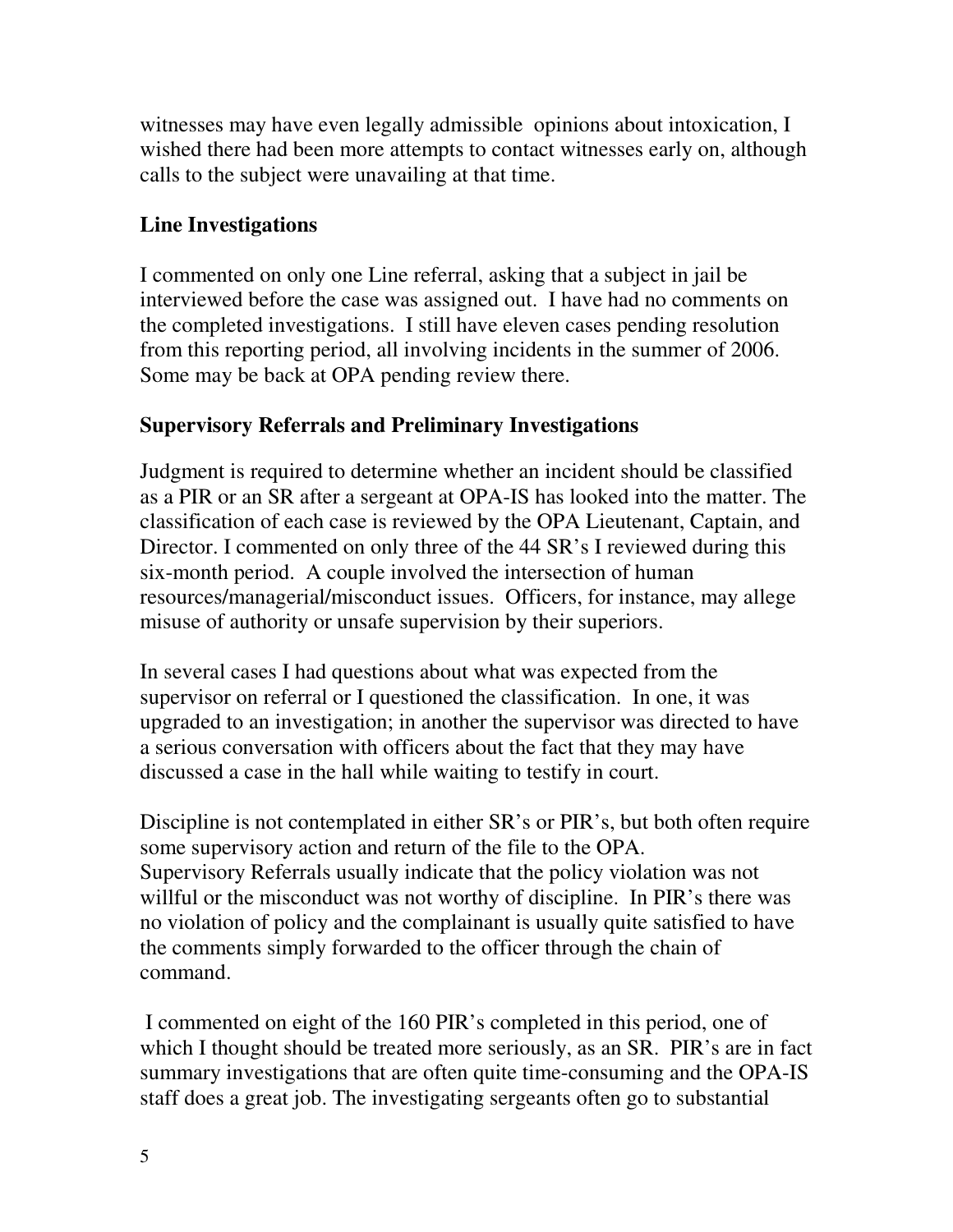lengths to find out what happened and how the situation can be improved, locating property or helping citizens through other processes, despite the fact that no misconduct has occurred. Lieutenant Kebba reviews each PIR and often makes suggestions of further actions to help the caller. I was satisfied with the responses the OPA IS made to each of my questions or comments.

### **Conclusion**

Many of the policy recommendations made by the Director of OPA have addressed issues raised in her review and my comments about cases investigated by OPA-IS. Trends in common complaints give the Department important information about underlying problems. The administrative disciplinary system is often not the best place to address these recurring issues, but the patterns in police conduct are important information for the Department as a whole. The OPA thus provides an important service beyond investigation and proposed discipline.

#### . **Report respectfully submitted October 30, 2006**

**/s/**

**Katrina C. Pflaumer Civilian Auditor**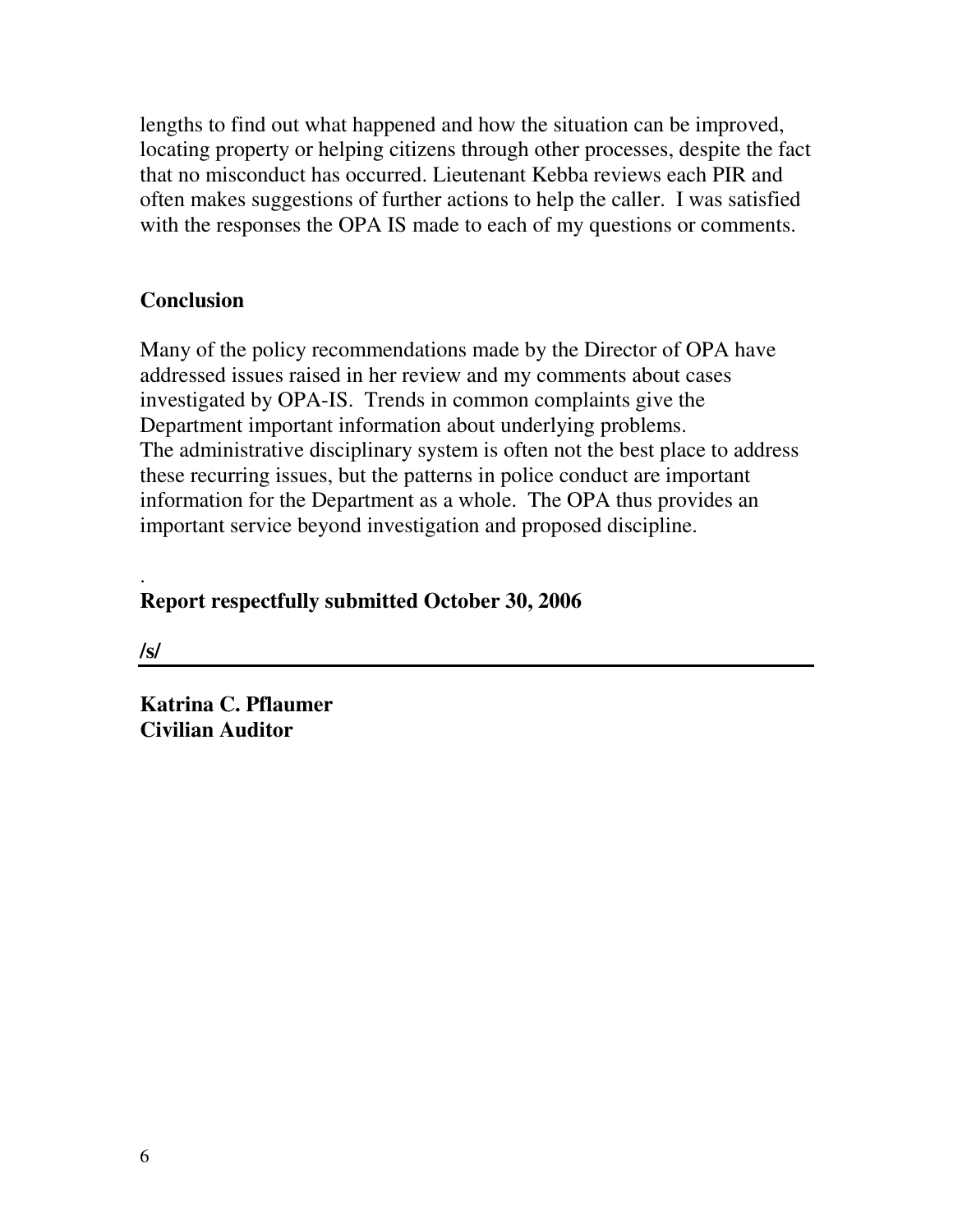### **Appendix A**

October 2, 2006

**Council Chair Nick Licata** Hand Delivered All Council Members Via Email

Re: Seattle Police Department's Office of Professional Accountability

Dear Council Members:

I am responding to the City Council's Resolution asking me, as part-time contract Civilian Auditor, to "recommend standards for the timeliness of investigations of complaints about officer misconduct."

I am mindful of the limits of my statutory authority and role, and will defer to the Civilian Director of the Office of Professional Accountability [OPA] to speak with managerial expertise and an appreciation as a member of the Command Staff of the Department's budgetary constraints.

From my perspective, the entire process for handling complaints about Department employees must be looked at. I have seen marked improvement in many of the areas I have discussed in past semi-annual Reports: early, inperson interviews of subjects where serious misconduct and/or injuries are alleged; fast-tracking appropriate complaints of less serious conduct via Supervisory Referrals and Preliminary Investigation Reports; expedited Line Investigations procedures; regular monitoring of pending criminal allegations – which are often delayed in prosecutors' offices. Cases that might be resolved by the new mediation process are quickly identified. The Director has recommended and the Chief agrees that longer assignments to the OPA-IIS will give investigative continuity and experience-gained expertise. The OPA now receives word of claims against the City that might warrant investigation by OPA-IIS although not reported as complaints. Enhanced interview training was conducted. Use of Force Reports are more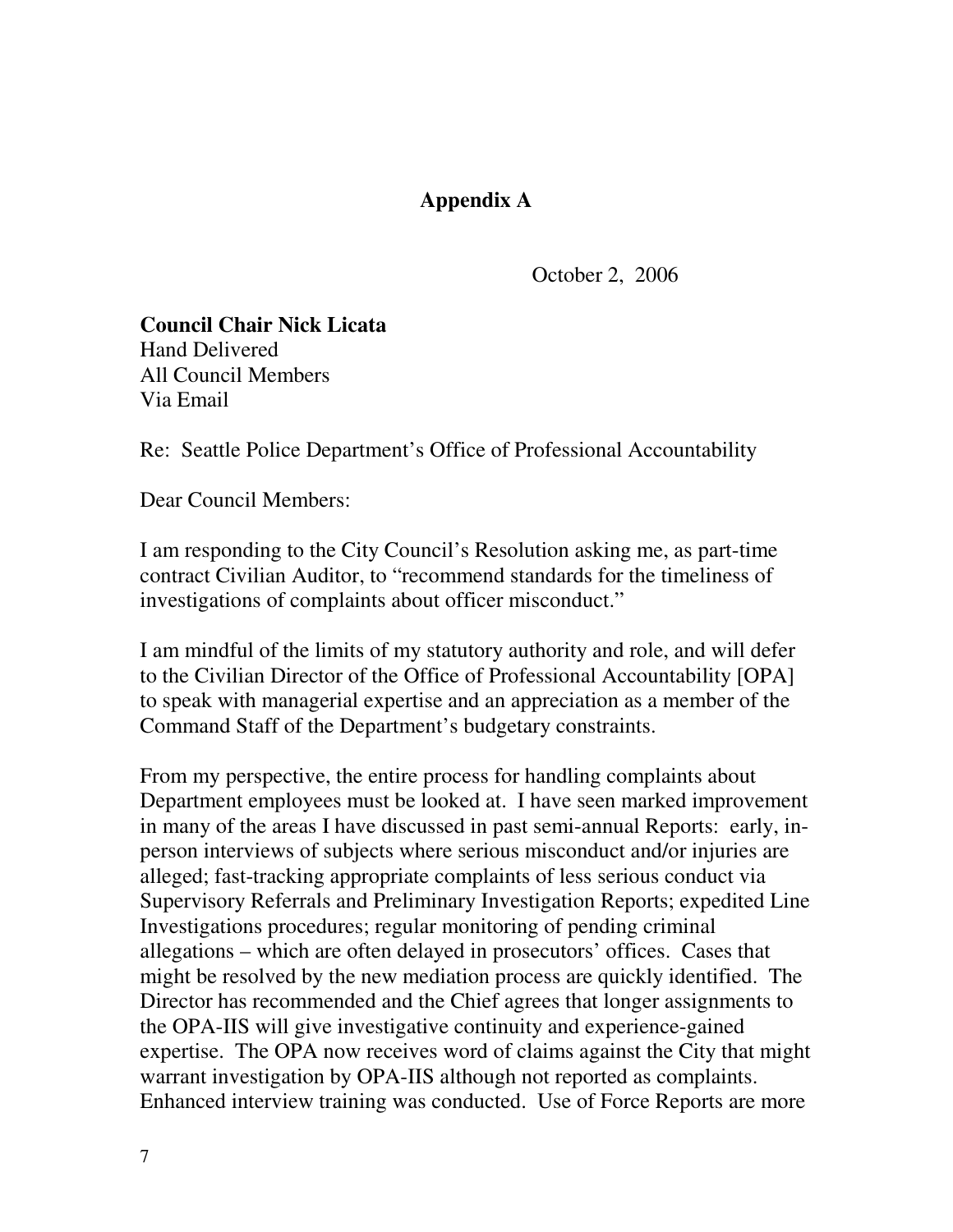uniformly completed, which allows better access for the investigators' review. Resource and equipment issues have at least been identified. These measures have improved the efficiency of the OPA-IIS without compromising the openness, integrity of investigations, or accountability that are critical to the office's success.

Triaging and case management procedures have kept the delays under control despite the rising caseload. It is not clear to me if case management training might be helpful to individual investigating sergeants, though their background in management at the precinct level may be sufficient and they seem quite good at multi-tasking.

Some issues affecting expeditious completion of investigations depend on contract, for instance how many interviews must be transcribed verbatim and the delays inherent in referring investigations of potentially criminal conduct to different units of the Department.

Any attempt to set time limits for the different categories of investigations should be presumptive and flexible, as many factors vary from case to case: the availability of civilian complainants and witnesses; the pendency of criminal investigations or charges – either against the complainant or the officer; the availability of Guild personnel and officers for interviews; the number of witnesses; the range of complexity – from multiple incidents of fraud to one-time confrontations on the street.

The Council's Resolution appropriately asks the Director and myself to reference best practices. In that regard I quote from the authoritative work of Samuel Walker: *The New World of Police Accountability* (Sage Publications, 2005) at page 74:

> At present there are no recognized professional standards for complaint procedures. Neither the law enforcement profession nor the new citizen oversight professional community have[sic] developed a set of professional standards for complaint procedures. One cannot find, for example, a recommended standard on such a basic issue as the appropriate number of complaint investigators for a police department of a given size. The current accreditation standards promulgated by the Commission on Accreditation for Law Enforcement Agencies (CALEA) specify that departments should have a formal complaint process, but they provide absolutely no details on such critical questions as minimum staffing levels. The International Association of Chiefs of Police (IACP) policy paper on *The Investigation of Misconduct* addresses a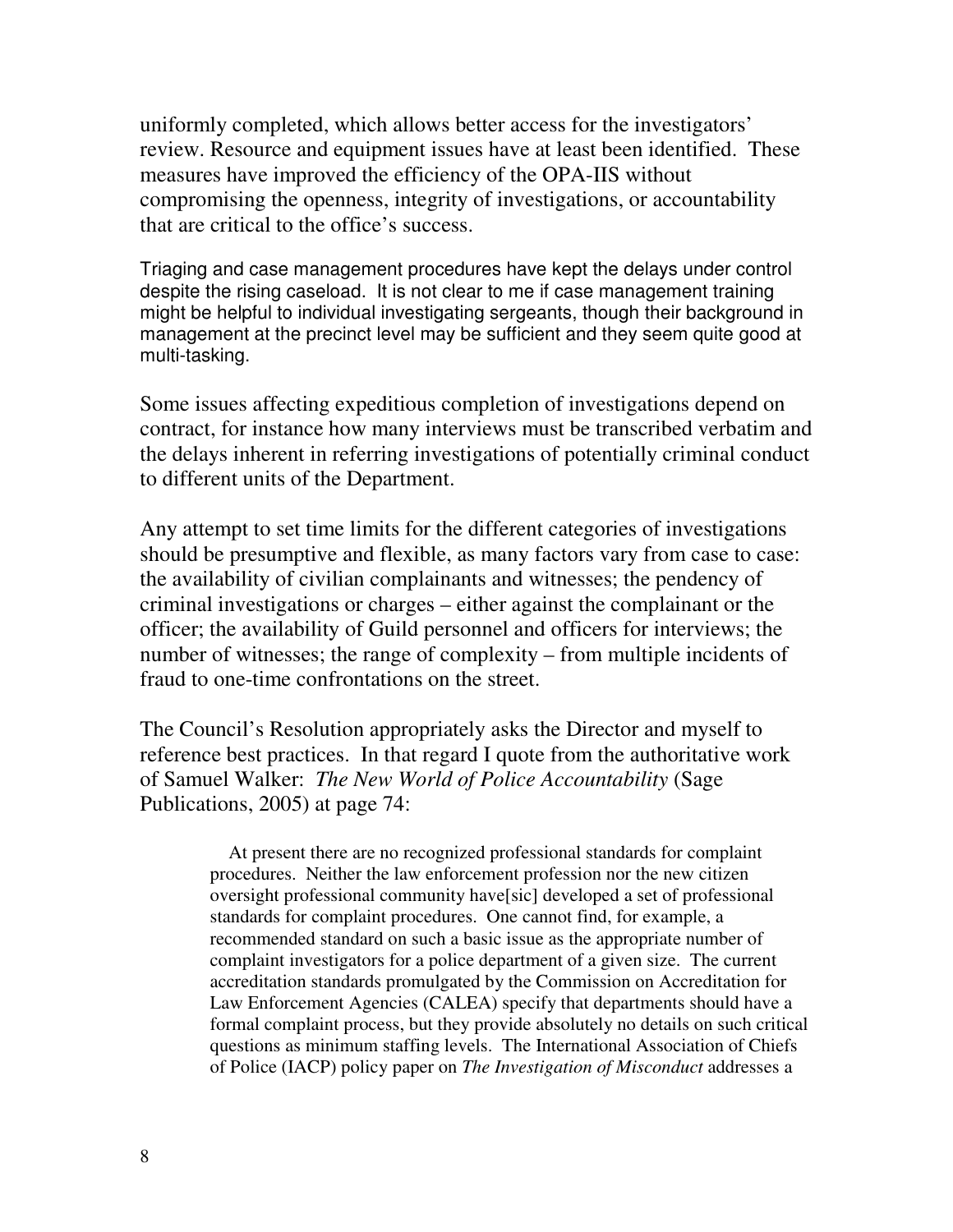number of legal issues surrounding complaint investigations but ignores most of the administrative issues related to a complaint process.

Professor Walker's book speaks of the need for standards in staffing levels, which I believe are key, along with case management, to expeditious and timely investigations, as I have repeatedly commented in my Reports. Despite the improvements in management and classifications, it must be questioned whether the same staffing level at OPA-IIS is sufficient to handle the steady upward trend in cases referenced in mine and the Director's Reports and quoted in the Council's Resolution.

The only existing standards for staffing apply to the San Francisco Office of Citizen Complaints. "A 1997 ordinance, enacted by referendum, requires the OCC to have one complaint investigator for every 150 sworn officers…." *Id.* at page 94. The ratio in Seattle is one investigating sergeant to approximately 217 officers. Similarly, we might look to Denver, a city of the same size and comparable problems, including a similar number of complaints about officer misconduct, although their classification system is different. I understand they have **ten investigators, two lieutenants and one captain.** Beyond Internal Affairs investigators, Denver has an office of the Police Monitor that includes the Monitor, a Senior Deputy Monitor, a Deputy Monitor, a Community Relations Ombudsman, a Managerial Analyst, and an Office Manager. The Monitor's Office works with a sevenmember Citizen Oversight Board that evaluates the work of the Monitor, holds public meetings, and makes policy recommendations. The Monitor reviews all Internal Investigations (including internal criminal investigations) and officer-involved shootings and makes recommendations on discipline to the Chief and the Manager of Safety. Cases are not considered complete until members of that office have reviewed and recommended or done further investigation. While I think this system might lead to more delays here, I point it out for the staffing comparison to OPA's six investigating sergeants, one lieutenant and one Captain. Obviously the real time oversight of the Civilian Director and part-time independent Auditor involves far less personnel than the Denver model.

**Having said all this, it is my opinion that delay in resolution of citizen complaints is perhaps the single weakest aspect of the Seattle Police Department OPA**. That and the disciplinary outcomes (or the Chief's decline of sustained recommendations) are certainly the dissatisfactions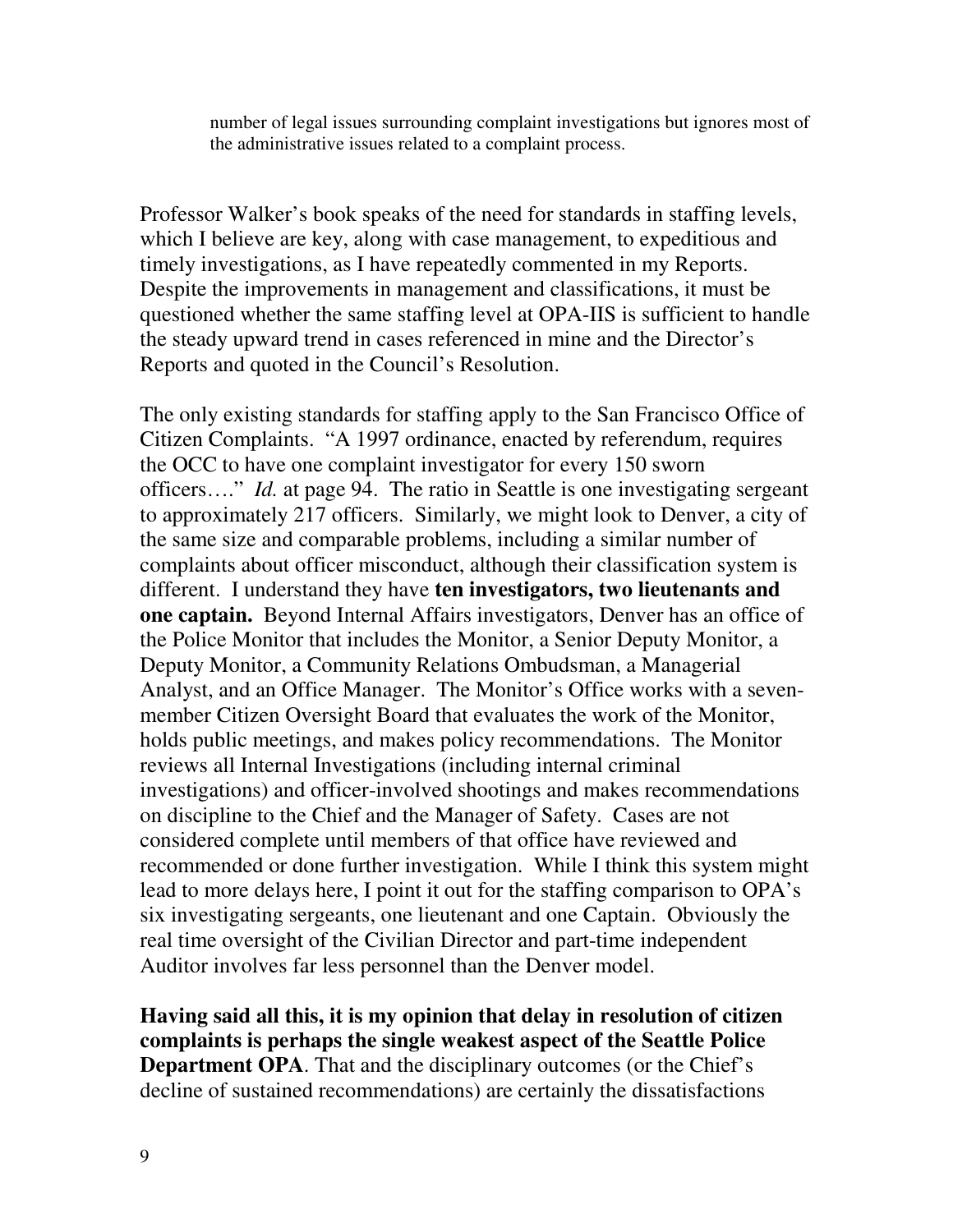most frequently cited to me by members of the public. Furthermore, my job to ask for further investigation in appropriate cases is significantly undercut when the IIS interviews took place several months earlier. So I will try to respond to the Council's request by saying I would like to see serious complaints investigated within 90 days, and resolved at the management level within another month. Exceptions would be made for complex investigations of multiple instances or ongoing misconduct such as those recently at issue in several 2005 cases. Nonetheless, the unit should be able to accommodate such investigations without compromising the more typical, one incident allegations. Exceptions would also be appropriate when some legal proceeding is outstanding, multiple witnesses are unavailable, etc. It is absolutely unacceptable for cases to have "expired" – that is to be beyond the 180 day Guild contract limit for imposing discipline – when they reach the office of the Director. I would like to see all other categories of complaints – Line Investigations, SR's, PIR's – have a presumptive resolution date, including contact with the complainant, within 60 days.

As the Council, the OPA and the Chief look at standards, each might want to assess the efficiency of the overall model for civilian oversight in Seattle. This is particularly appropriate as the very able Director reaches her term limits and will be moving on. The job description is truly daunting, and I believe contributes to the overall delay in handling cases: the Director is expected to do community outreach and hold regular meetings; to represent OPA at the Command staff and in disciplinary meetings; to review all investigations, SR's, PIR's, contact logs, and Line Investigations; to make internal policy and procedure adjustments; to supervise the mediation program; to advise the Chief on policy changes; to conduct studies on use of force, racial profiling and the like; to manage the OPA as a whole; to publish regular reports; and to engage in the work of groups such as the National Association for Civilian Oversight of Law Enforcement. Both she and the staff of OPA-IIS have significant training responsibilities as well. In fact, a look at the staff of the Denver Monitor's office offers an insight into the job Seattle expects one person to do. It is indicative of the Director's energy that she considers it relaxing to run in a marathon, but the job description itself probably bears re-examination before her replacement is hired. I of course would be happy to meet with the Council to discuss these matters.

Very truly yours,